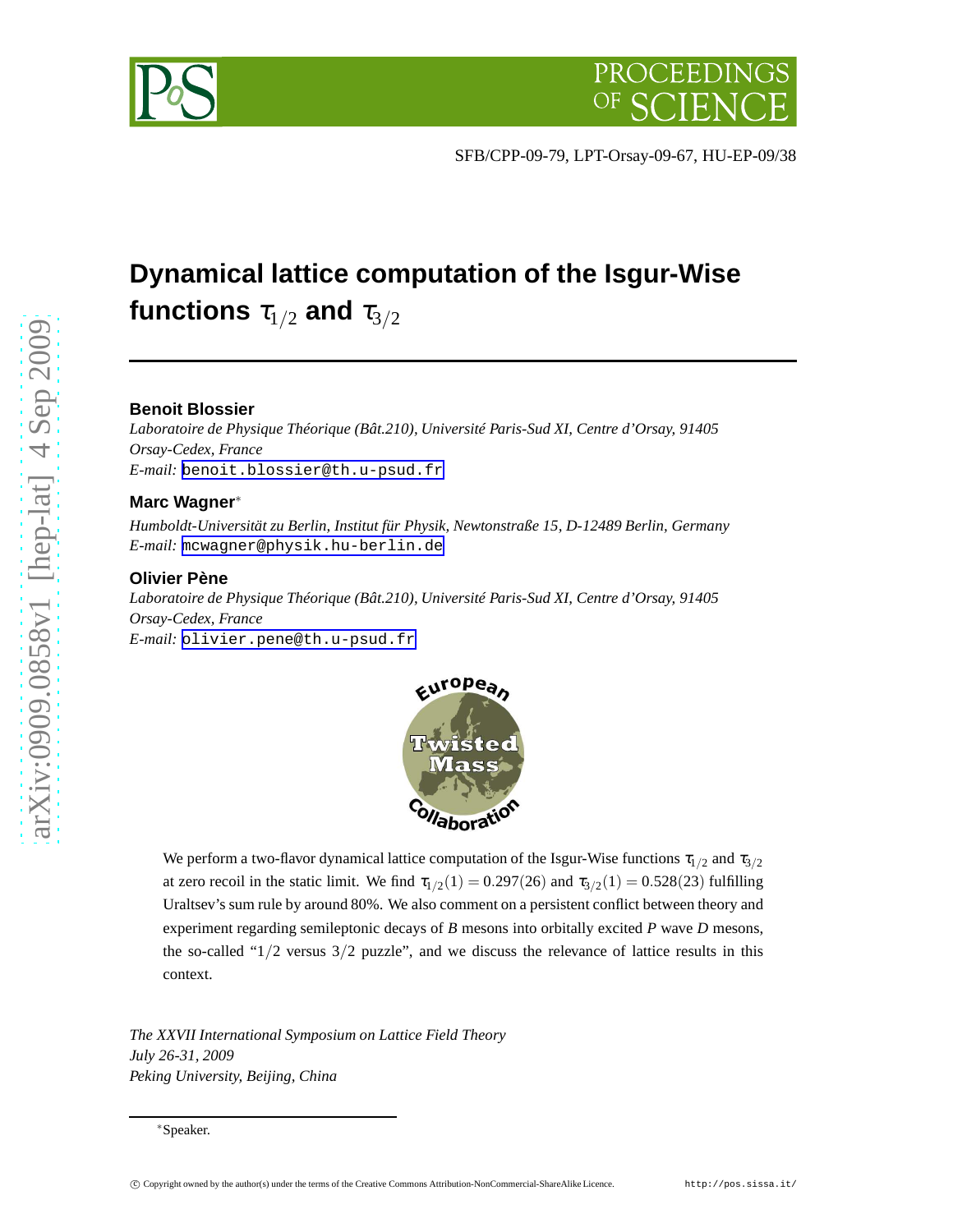# **1. Introduction**

We are concerned with semileptonic decays of *B* mesons (*B* and  $B^*$ ) into orbitally excited *P* wave *D* mesons (collectively denoted as  $D^{**}$ 's):  $B^{(*)} \to D^{**} l \nu$ . These decays are of particular interest, because there is a persistent conflict between theory and experiment, the so-called "1/2 versus 3/2 puzzle": while experimental results indicate that a decay into "1/2 *P* wave *D* ∗∗'s" is more likely, theory favors the decay into " $3/2$  *P* wave  $D^{**}$ "s" (for recent reviews cf. [[1](#page-6-0), [2](#page-6-0)]).

#### **1.1 Heavy-light mesons**

A heavy-light meson is made from a heavy quark (*b*, *c*) and a light quark (*u*, *d*), i.e.  $B = \{\bar{b}u, \bar{b}d\}$  and  $D = \{\bar{c}u, \bar{c}d\}.$ 

In the static limit  $(m_b, m_c \rightarrow \infty)$  there are no interactions involving the static quark spin. Therefore, it is appropriate to classify states according to parity  $\mathscr P$  and the total angular momentum of the light quarks and gluons  $j$  (cf. the left column of Table 1).

If *mb*,*m<sup>c</sup>* are finite, *j* is not a good quantum number anymore. States have to be classified according to parity  $\mathscr P$  and total angular momentum *J* (cf. the right column of Table 1). Although *j* is not a "true quantum number" anymore, it is still an approximate quantum number justifying the notation *D j J*. The above mentioned *P* wave  $D^{**}$ 's are  $\{D_0^*, D_1', D_1, D_2^*\} = \{D_0^{1/2}\}$  $\,^{1/2}_0$  ,  $D_1^{1/2}$  $1/2$ <sub>1</sub>,  $D_1^{3/2}$  $\frac{3/2}{1}, D_2^{3/2}$  $2^{3/2}$ .

| $(1/2)^{-} \equiv S$     | $\equiv B,D$                        |
|--------------------------|-------------------------------------|
|                          | $1^{-} \equiv B^* , D^*$            |
| $(1/2)^{+} \equiv P_{-}$ | $0^+ \equiv D_0^* \equiv D_0^{1/2}$ |
|                          | $1^+ \equiv D'_1 \equiv D_1^{1/2}$  |
| $(3/2)^{+} \equiv P_{+}$ | $1^+ \equiv D_1 \equiv D_1^{3/2}$   |
|                          | $2^+ \equiv D_2^* \equiv D_2^{3/2}$ |

**Table 1:** Classification of heavy-light mesons (left: static limit; right: finite heavy quark masses).

#### **1.2 The** 1/2 **versus** 3/2 **puzzle**

Experiments (ALEPH, BaBar, BELLE, CDF, DELPHI, DØ), which have studied the semileptonic decay  $B \to X_c l \nu$  (where  $X_c$  is some hadronic part containing a *c* quark), find the following composition of *Xc*:

- $\approx$  75% *D* and *D*<sup>\*</sup>, i.e. *S* wave states (which is in agreement with theory).
- $\approx 10\% \ D_1^{3/2}$  $1^{3/2}$  and  $D_2^{3/2}$  $2^{3/2}$ , i.e.  $j = 3/2$  *P* wave states (which is in agreement with theory).
- For the remaining  $\approx 15\%$  the situation is rather vague: a natural candidate would be  $D_0^{1/2}$  $\boldsymbol{0}$ and  $D_1^{1/2}$  $j_1^{1/2}$ , i.e.  $j = 1/2$  *P* wave states. This, however, would imply  $\Gamma(B\to D_{0,1}^{1/2}$  $\int_{0,1}^{1/2}$ *l* ν) > Γ(*B* → *D*<sub>1,2</sub><sup>3/2</sup>  $\int_{1,2}^{3/2} l \nu$ , which is in conflict with theory. This conflict between experiment and theory is called the 1/2 versus 3/2 puzzle.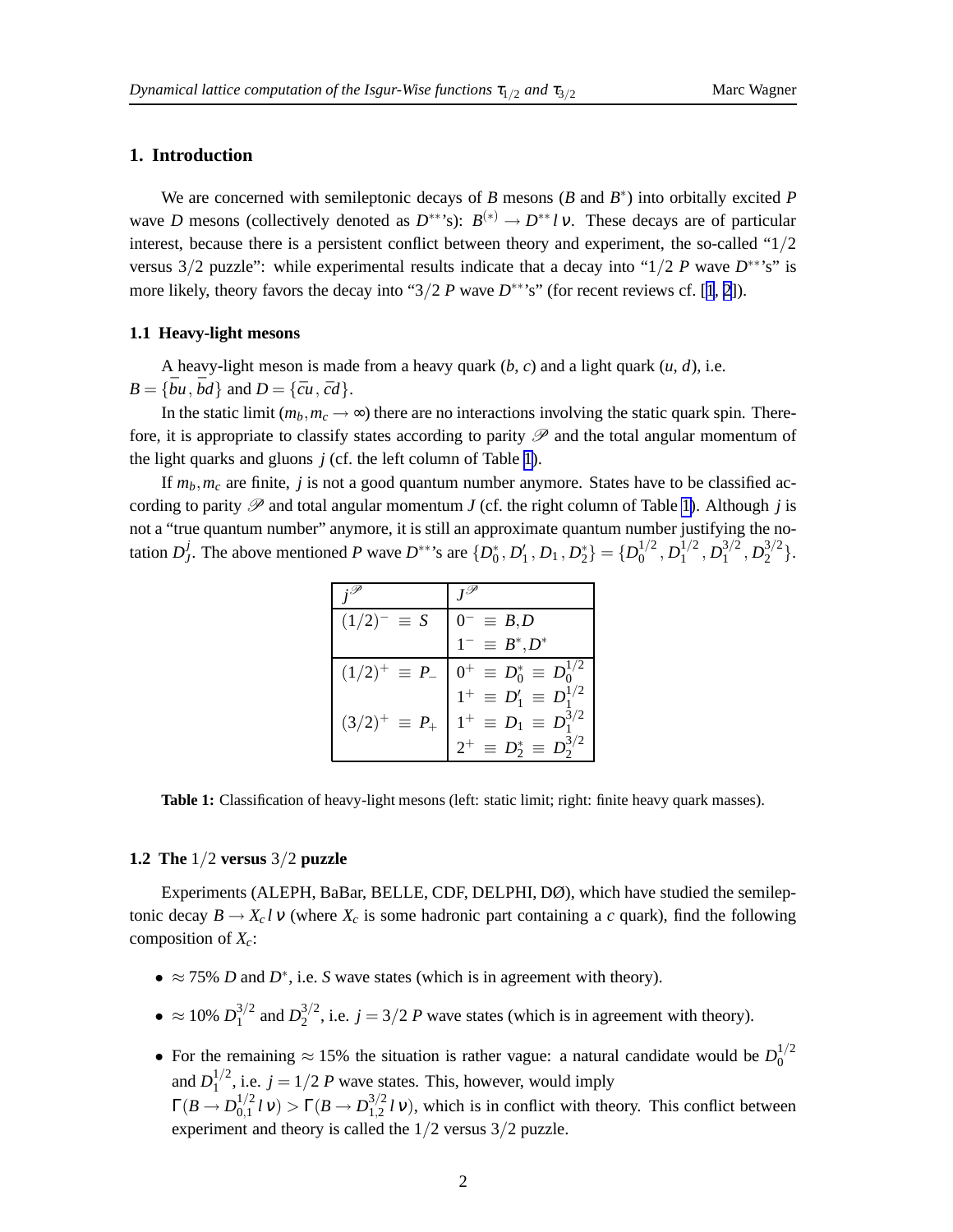<span id="page-2-0"></span>On the theory side most statements are made in the static limit  $m_b$ ,  $m_c \rightarrow \infty$ . In this limit the eight matrix elements relevant for decays  $B \to D^{**} l \nu$  can be parameterized by two form factors, the Isgur-Wise functions  $\tau_{1/2}$  and  $\tau_{3/2}$  [\[3\]](#page-6-0). Here we only list two of these matrix elements:

$$
\langle D_0^{1/2}(v')|\bar{c}\gamma_5\gamma_\mu b|B(v)\rangle \sim \tau_{1/2}(w)(v-v')_\mu
$$
\n(1.1)

$$
\langle D_2^{3/2}(\nu',\varepsilon)|\bar{c}\gamma_5\gamma_\mu b|B(\nu)\rangle \sim \tau_{3/2}(w)\Big((w+1)\varepsilon_{\mu\alpha}^*\nu^\alpha - \varepsilon_{\alpha\beta}^*\nu^\alpha\nu^\beta\nu_\nu'\Big),\tag{1.2}
$$

where  $\nu$  and  $\nu'$  are the four velocities associated with the *B* and the *D* meson respectively,  $w = (v' \cdot v)$  and  $\varepsilon$  is the polarization tensor of the *D* meson.

By means of operator product expansion (OPE) a couple of sum rules has been derived in the static limit [\[4](#page-6-0), [5](#page-6-0)]. The most prominent in this context is the Uraltsev sum rule,

$$
\sum_{n} \left( \left| \tau_{3/2}^{(n)}(1) \right|^{2} - \left| \tau_{1/2}^{(n)}(1) \right|^{2} \right) = \frac{1}{4},\tag{1.3}
$$

where  $\tau_{1/2} \equiv \tau_{1/2}^{(0)}$  $\tau_{1/2}^{(0)},\,\tau_{3/2}\equiv\tau_{3/2}^{(0)}$  $\frac{3}{2}$  and the sum is over all  $1/2$  and  $3/2$  *P* wave states respectively. From experience with sum rules one expects approximate saturation from the ground states, i.e.

$$
\left|\tau_{3/2}^{(0)}(1)\right|^2 - \left|\tau_{1/2}^{(0)}(1)\right|^2 \approx \frac{1}{4},\tag{1.4}
$$

which implies  $|\tau_{1/2}(1)| < |\tau_{3/2}(1)|$ . This in turn strongly suggests

 $\Gamma(B\to D^{1/2}_{0,1}$  $\int_{0,1}^{1/2}$ *l* ν) < Γ(*B* → *D*<sub>1,2</sub><sup>3/2</sup>  $\int_{1,2}^{3/2} l \nu$ , which, as already mentioned, is in conflict with experiment.

Phenomenological models [\[6](#page-6-0), [7](#page-6-0)] give the same qualitative picture, even when considering finite heavy quark masses [[8](#page-6-0)].

Possible explanations to resolve the  $1/2$  versus  $3/2$  puzzle include the following:

- The experimental signal for the remaining 15% of  $X_c$  is rather vague; therefore, only a small part might actually be  $D_0^{1/2}$  $_{0}^{1/2}$  and  $D_{1}^{1/2}$  $\frac{1}{2}$ .
- Sum rules like (1.3) might not be saturated by the ground states.
- Sum rules derived by OPE hold in the static limit and might change for finite heavy quark masses.
- Sum rules make statements about the zero recoil situation ( $w = 1$ ), where the *B* and the *D* meson have the same velocity; to obtain decay rates, however, one has to integrate over *w*.

With a dynamical lattice computation of  $\tau_{1/2}(1)$  and  $\tau_{3/2}(1)$  in the static limit, which is presented in the following section, we attempt to shed some light on this puzzle.

# **2. Lattice computation of**  $\tau_{1/2}$  **and**  $\tau_{3/2}$

For a more detailed presentation of this computation we refer to [\[9\]](#page-6-0). We use a method, which was proposed and tested in the quenched case in [\[10](#page-6-0)].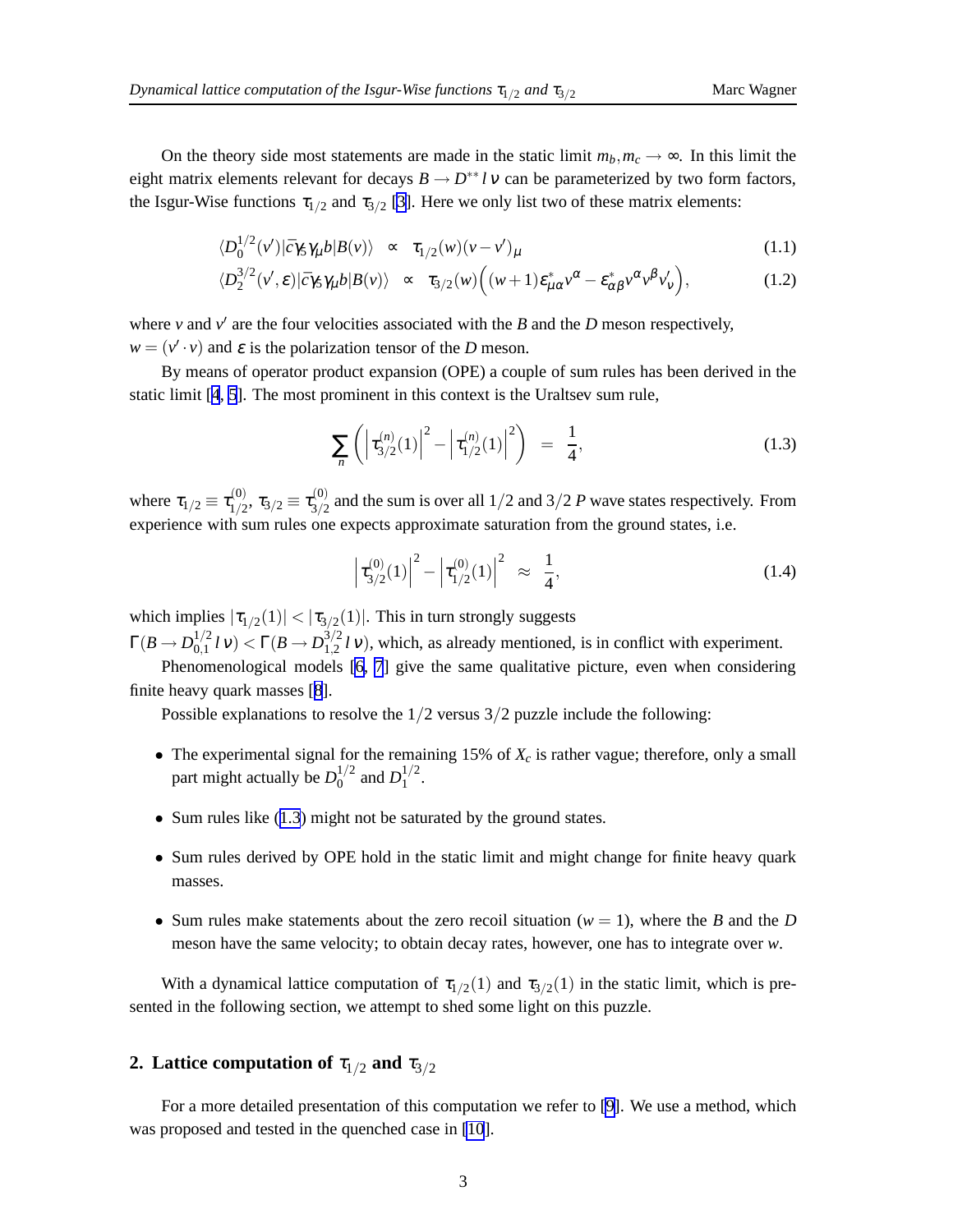<span id="page-3-0"></span>Since the "Isgur-Wise relations" ([1.1](#page-2-0)) and ([1.2](#page-2-0)) are not directly useful to compute  $\tau_{1/2}(1)$  and  $\tau_{3/2}(1)$  (the right hand sides vanish at zero recoil), they have to be rewritten as shown in [[11](#page-6-0)]:

$$
\langle D_0^{1/2}(v)|\bar{c}\gamma_5\gamma_j D_k b|B(v)\rangle = -ig_{jk}\Big(m(D_0^{1/2}) - m(B)\Big)\tau_{1/2}(1) \tag{2.1}
$$

$$
\langle D_2^{3/2}(\nu,\varepsilon)|\bar{c}\gamma_5\gamma_jD_kb|B(\nu)\rangle = +i\sqrt{3}\varepsilon_{jk}\left(m(D_2^{3/2})-m(B)\right)\tau_{3/2}(1). \tag{2.2}
$$

We compute  $\tau_{1/2}$  by means of (2.1) and an "effective form factor":

$$
\tau_{1/2}(1) = \lim_{t_0 - t_1 \to \infty, t_1 - t_2 \to \infty} \tau_{1/2, \text{effective}}(t_0 - t_1, t_1 - t_2)
$$
\n(2.3)

$$
L_{1/2, \text{effective}}(t_0 - t_1, t_1 - t_2) =
$$
  
= 
$$
\frac{1}{Z_{\mathscr{D}}}\left|\frac{N(P_{-})N(S)\left\langle \left(\mathscr{O}^{(P_{-})}(t_0)\right)^{\dagger}(\bar{Q}\gamma_{5}\gamma_{5}D_{3}Q)(t_1) \mathscr{O}^{(S)}(t_2)\right\rangle}{\left(m(P_{-})-m(S)\right)\left\langle \left(\mathscr{O}^{(P_{-})}(t_0)\right)^{\dagger} \mathscr{O}^{(P_{-})}(t_1)\right\rangle \left\langle \left(\mathscr{O}^{(S)}(t_1)\right)^{\dagger} \mathscr{O}^{(S)}(t_2)\right\rangle}\right|.
$$
(2.4)

To this end we need static-light meson creation operators  $\mathcal{O}^{(S)}$ ,  $\mathcal{O}^{(P_-)}$  and  $\mathcal{O}^{(P_+)}$ , static-light meson masses  $m(S)$ ,  $m(P_{-})$  and  $m(P_{+})$ , 2-point and 3-point functions, and norms  $N(S)$ ,  $N(P_{-})$  and  $N(P_{+})$ .  $Z_{\mathscr{D}}$  is a perturbatively computed renormalization constant, whose derivation is explained in detail in [\[12](#page-6-0), [9](#page-6-0)]. The computation of  $\tau_{3/2}$  is analogous. Explicit formulae can be found in [\[9\]](#page-6-0).

## **2.1 Simulation setup**

We use  $L^3 \times T = 24^3 \times 48$  gauge configurations produced by the European Twisted Mass Collaboration (ETMC). The gauge action is tree-level Symanzik improved and the fermionic action  $N_f = 2$  Wilson twisted mass at maximal twist yielding automatic  $\mathcal{O}(a)$  improvement of physical quantities. The lattice spacing is  $a = 0.0855$  fm. To be able to extrapolate our results to physical light quark masses, we consider three different bare quark masses  $\mu_q$  corresponding to "pion masses"  $m_{PS}$ , which are listed in Table 2. For more details regarding these gauge configuration we refer to [\[13](#page-6-0), [14\]](#page-6-0).

| $\mu_{q}$ | $m_{PS}$ in MeV | number of gauge configurations |
|-----------|-----------------|--------------------------------|
| 0.0040    | 314(2)          | 1400                           |
| 0.0064    | 391(1)          | 1450                           |
| 0.0085    | 448(1)          | 1350                           |

**Table 2:** Bare quark masses, pion masses and number of gauge configurations.

#### **2.2 Static-light meson creation operators**

The meson creation operators we use are latticized versions of the continuum expression

$$
\mathscr{O}^{(\Gamma)}(\mathbf{x}) = \bar{Q}(\mathbf{x}) \int d\hat{\mathbf{n}} \Gamma(\hat{\mathbf{n}}) U(\mathbf{x}; \mathbf{x} + r\hat{\mathbf{n}}) \psi^{(u)}(\mathbf{x} + r\hat{\mathbf{n}}), \tag{2.5}
$$

where  $\bar{Q}(\mathbf{x})$  creates a static antiquark at position **x**,  $\psi^{(u)}(\mathbf{x}+r\hat{\mathbf{n}})$  creates a light quark separated by a distance *r* from the static antiquark, *U* is a gauge covariant parallel transporter and  $\Gamma$  a combination of spherical harmonics and  $\gamma$  matrices yielding well defined parity  $\mathscr P$  and total angular momentum of the light degrees of freedom *j*. The operators are collected in Table [3](#page-4-0).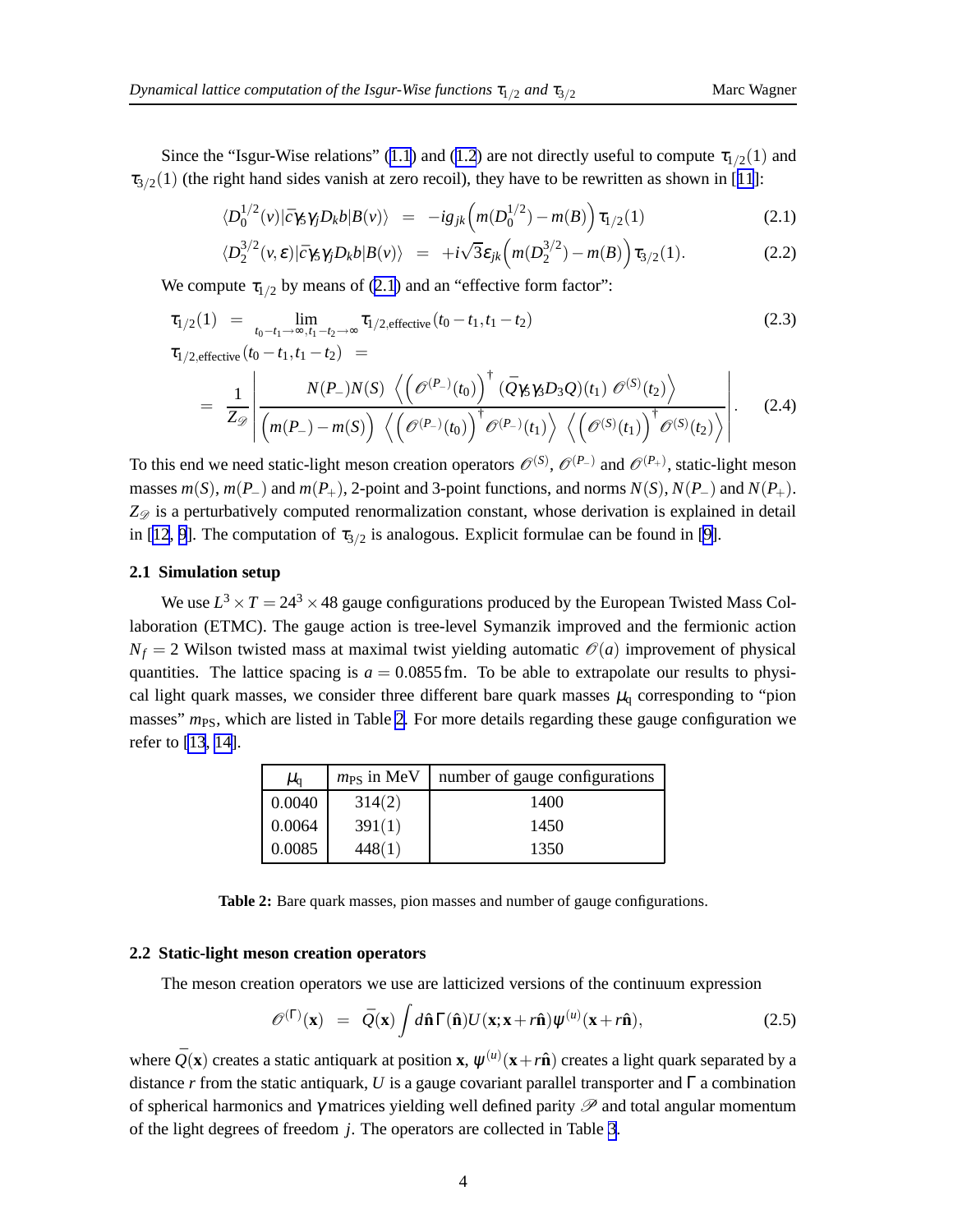<span id="page-4-0"></span>

| $\Gamma(\mathbf{\hat{n}})$                                   | $\mathbf{L}^{\mathscr{S}}$ | ∪հ | lattice $j^{\mathscr{P}}$            | notation |
|--------------------------------------------------------------|----------------------------|----|--------------------------------------|----------|
| $\gamma_5$                                                   |                            |    |                                      |          |
|                                                              |                            |    | $\cdots$                             |          |
| $\gamma_1 \hat{n}_1 - \gamma_2 \hat{n}_2$ (cyclic)           |                            | E  | $(5/2)^+$<br>$(3/2)^{+}$<br>$\cdots$ |          |
| $\gamma_5(\gamma_1 \hat{n}_1 - \gamma_2 \hat{n}_2)$ (cyclic) |                            |    | $\cdots$                             |          |

**Table 3:** *J*: total angular momentum; *j*: total angular momentum of the light degrees of freedom;  $\mathcal{P}$ : parity.

#### **2.3 2-point functions, static-light meson masses, norms of meson states**

With meson creation operators ([2.5](#page-3-0)) at hand it is straightforward to compute the 2-point functions

$$
\mathscr{C}^{(\Gamma)}(t) = \left\langle \left( \mathscr{O}^{(\Gamma)}(t) \right)^{\dagger} \mathscr{O}^{(\Gamma)}(0) \right\rangle , \quad \Gamma \in \{\gamma_5, 1, \gamma_1 \hat{n}_1 - \gamma_2 \hat{n}_2\}. \tag{2.6}
$$

From these 2-point functions we extract the meson masses  $m(S)$ ,  $m(P^-)$  and  $m(P^+)$  via effective mass plateaus. To illustrate the quality of our data we show effective masses for  $\mu_q = 0.0040$ in Figure 1. For details regarding the computation of the low lying static-light meson spectrum within our twisted mass setup we refer to [\[15](#page-6-0), [16\]](#page-6-0).



**Figure 1:** Effective masses for *S*, *P*<sub>−</sub> and *P*<sub>+</sub> for  $\mu_q = 0.0040$ .

Moreover, we obtain the ground state norms  $N(S)$ ,  $N(P_{-})$  and  $N(P_{+})$  by fitting exponentials to the 2-point functions (2.6) at large temporal separations.

#### **2.4 3-point functions**

The computation of the 3-point functions is again straightforward. We chose to represent the covariant derivative inside the heavy-heavy current in a symmetric way by a single spatial link in positive and negative direction.

#### **2.5 Results**

In Figure [2](#page-5-0)a we show the effective form factors  $\tau_{1/2,\text{effective}}$  (eqn. [\(2.4\)](#page-3-0)) and  $\tau_{3/2,\text{effective}}$  for  $t_0 - t_2 = 10$  as functions of  $t_0 - t_1$  for  $\mu_q = 0.0040$  (plots for the other two quark masses look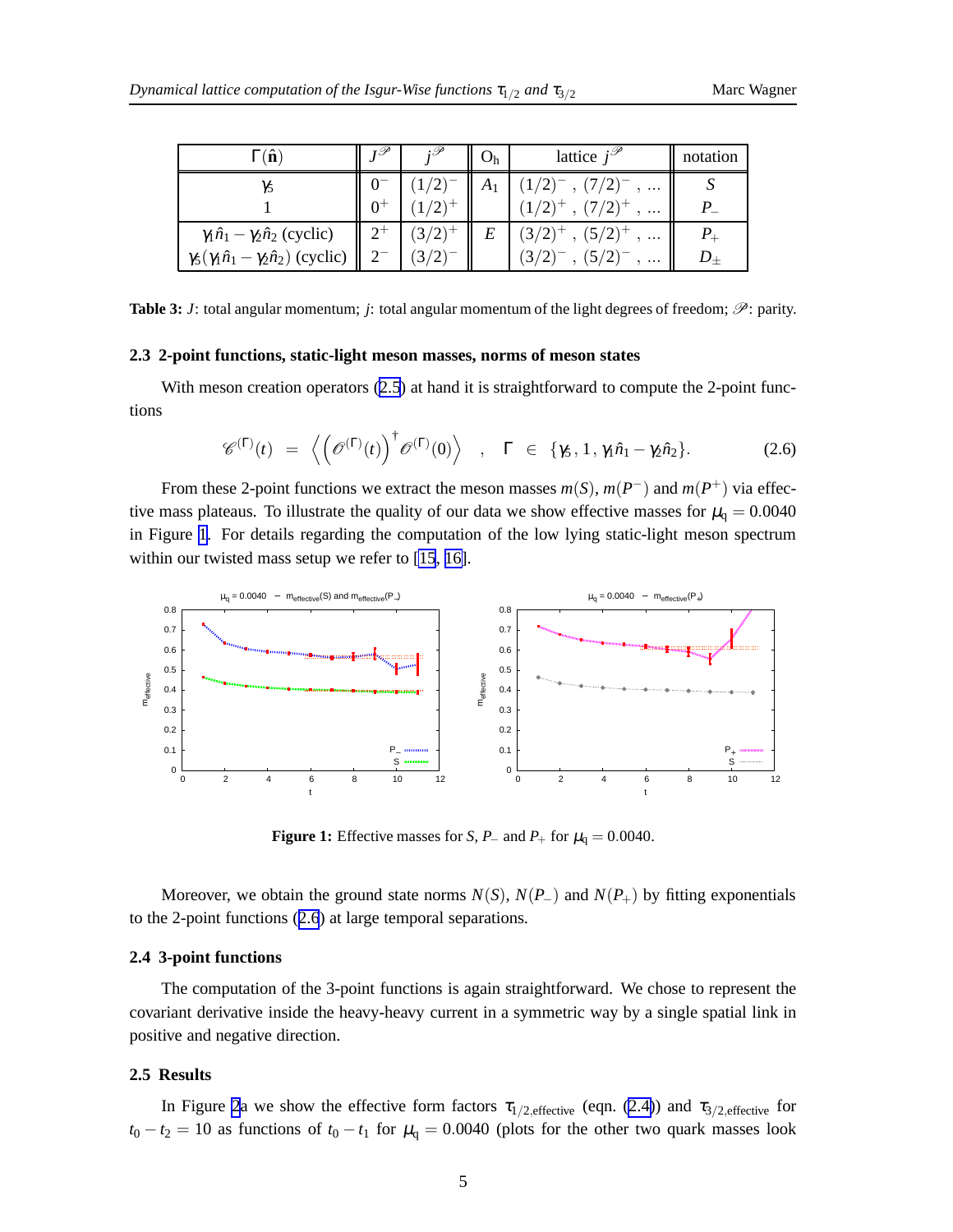<span id="page-5-0"></span>qualitatively identical). We extract  $\tau_{1/2}$  and  $\tau_{3/2}$  by fitting constants to the central three data points as indicated by the dashed lines. Results are collected in Table 4.



**Figure 2:** a) Effective form factors  $\tau_{1/2, \text{effective}}$  and  $\tau_{3/2, \text{effective}}$  for  $t_0 - t_2 = 10$  and  $\mu_q = 0.0040$ . **b**) Linear extrapolation of  $\tau_{1/2}$  and  $\tau_{3/2}$  in  $(m_{PS})^2$  to the physical  $u/d$  quark mass.

| $\mu_{\rm d}$ | $\tau_{1/2}(1)$    | $\tau_{3/2}(1)$ | $(\tau_{3/2})^2 - (\tau_{1/2})^2$ |
|---------------|--------------------|-----------------|-----------------------------------|
|               | $0.0040$ 0.300(14) | 0.521(13)       | 0.181(16)                         |
|               | $0.0064$ 0.313(10) | 0.540(13)       | 0.194(13)                         |
| 0.0085        | 0.309(12)          | 0.524(8)        | 0.178(9)                          |

**Table 4:**  $\tau_{1/2}$  and  $\tau_{3/2}$  and their contribution to the Urlatsev sum rule.

As expected from sum rules  $\tau_{3/2}$  is significantly larger than  $\tau_{1/2}$ . Moreover, we find that the ground states fulfill the Uraltsev sum rule ([1.3](#page-2-0)) by around 80%.

We use our results at three different values of the pion mass to linearly extrapolate  $\tau_{1/2}$  and  $\tau_{3/2}$  in  $(m_{PS})^2$  to the physical *u/d* quark mass ( $m_{PS} = 135$  MeV; cf. Figure 2b). Our final result is

$$
\tau_{1/2}^{m \text{phys}}(1) = 0.297(26) , \quad \tau_{3/2}^{m \text{phys}}(1) = 0.528(23). \tag{2.7}
$$

#### **3. Conclusions**

Our result (2.7) confirms the sum rule expectation that  $\tau_{3/2}(1) \gg \tau_{1/2}(1)$  in the static limit. When comparing to the experimentally measured form factors  $(\tau_{1/2}^{\text{exp}})$  $t_{1/2}^{\text{exp}}(1) = 1.28$  and  $\tau_{3/2}^{\text{exp}}$  $\frac{\text{exp}}{3/2}(1) = 0.75$ [[17\]](#page-6-0)) we find fair agreement for  $\tau_{3/2}$  but a strong discrepancy for  $\tau_{1/2}$ .

In our opinion this discrepancy calls for action both on the theoretical and the experimental side: it would be highly desirable to have a first principles lattice computation of  $\tau_{1/2}$  and  $\tau_{3/2}$  beyond the zero recoil situation and also for finite heavy quark masses; on the other hand a thoroughly refined experimental analysis of the decay into  $1/2 D^{**}$ 's, for which the signal is rather faint, seems to be necessary.